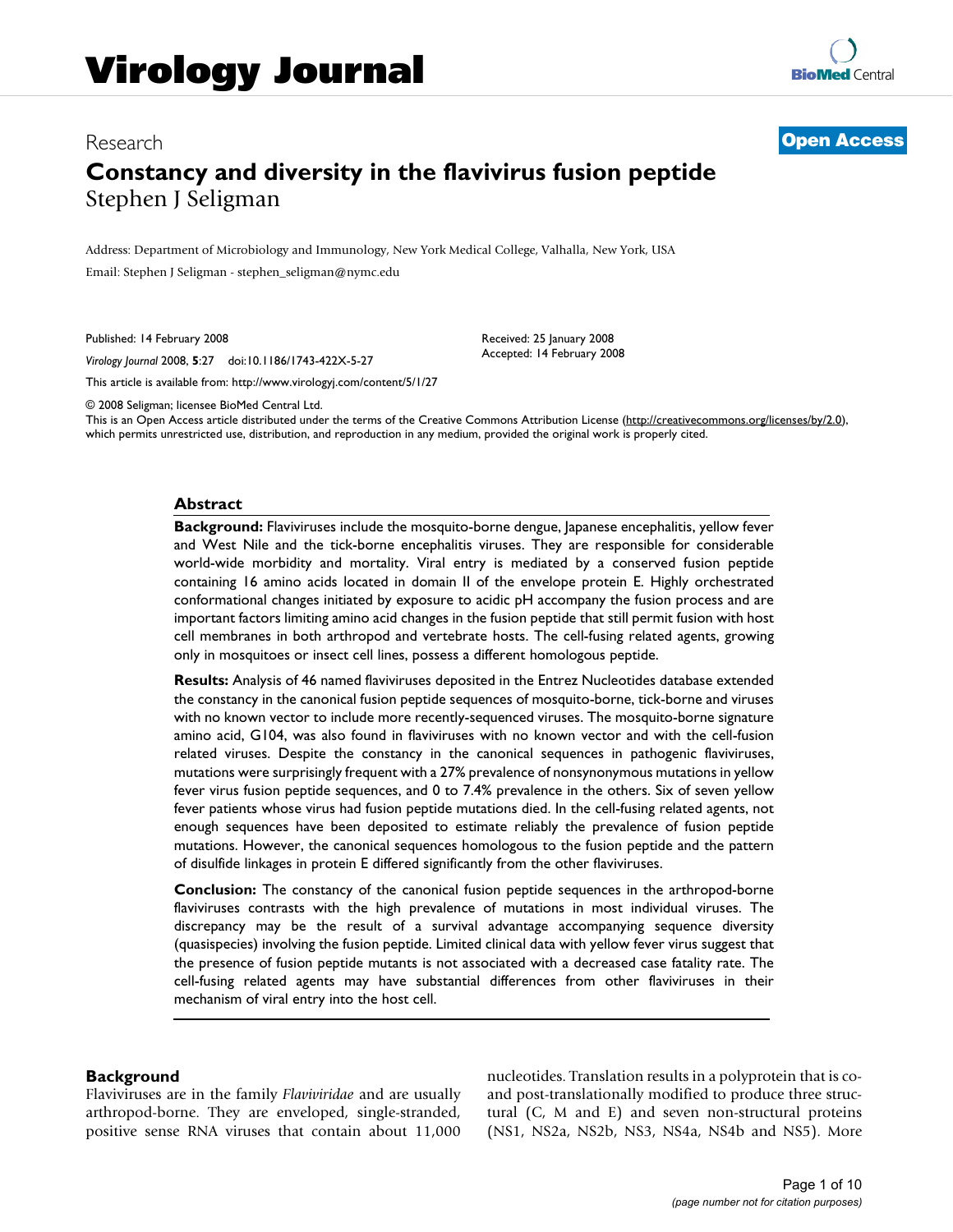than 75 flaviviruses have been named. The most common virulent flaviviruses are the mosquito-borne dengue (four serotypes, DENV1-4), Japanese encephalitis (JEV), yellow fever (YFV), West Nile (WNV) and St. Louis encephalitis (SLEV) and the tick-borne encephalitis viruses. A proposed classification assigns the tick-borne encephalitis viruses to three groups: mammalian tick-borne virus (TBEV), seabird tick-borne virus and Kadam [1].

Particular concerns with flaviviruses are the increasing number of dengue infections in which infection with a second serotype greatly increases the chance of developing dengue hemorrhagic fever and dengue shock syndrome, the continuing western spread of JEV from the Far East across Asia, the persistence of YFV especially in Africa and the introduction of WNV into the Western Hemisphere in 1999. In addition to vector-borne species, the genus *Flavivirus* includes viruses with vertebrate hosts but no known vector (NKV).

The currently unclassified flavivirus cell-fusing related viruses (CFRV) have been isolated only from mosquitoes or insect cell lines and contain cell fusing agent virus (CFAV) [2,3], Kamiti River virus (KRV) [4] and Culex flavivirus (CXFV) [5]. The first CFRV virus described, a CFAV, had the property that on propagation in *Aedes albopictus* cells, the predominant cytopathic effect was cell fusion, a finding not necessarily found with other cell lines or with other CFRV. The observation that in measles virus, loss of cell fusing (giant cell formation) ability can be the result of a single mutational event suggests that a similar relatively minor change in the flaviviral genome could change the cell-fusing phenotype [6].

Protein E, glycosylated in most flaviviruses, enables receptor-mediated attachment of the virion to the host cell and fusion with host cell membrane. It contains the principal epitopes eliciting neutralizing antibodies. The surface of the virion has 90 copies of the protein E dimer [7]. Solution of the crystal structure of the soluble portion of E indicates that the protein can be divided into 3 domains, I, II and III [8]. The crystallographic study reveals a "cd" loop at the tip of the elongation domain, domain II. The loop was interpreted to be the fusion peptide. In the mature virion, part of the fusion peptide of one monomer in the dimer pair is buried under the surface of domains I and III in the adjacent monomer.

Previously, on the basis of conservation of amino acids among flavivirus species, a high glycine content, molecular flexibility and chemical characteristics similar to known fusion peptides, it had been suspected that amino acids 98–120 of protein E mediated fusion [9]. Subsequent estimates of the fusion peptide included amino acids 98–110 [10] and 99–116 [11]. The crystallographic study demonstrates that the cd loop contained amino acids 98–113 [8]. Functional assessments of only some of the amino acids influencing fusion or growth have been reported e.g. for amino acids 104 [12,13], 106 [13], and 107 [12-14]. In part because it is the start of a conserved amino acid sequence and because of its participation in a salt bridge with K110, the N-terminus of the fusion peptide is likely to be D98. The C-terminus has not been defined functionally. Conservation of the dipeptide 112 SI 113 in all of the pathogenic flaviviruses except the four dengue serotypes and the inclusion of those amino acids in the cd loop suggest that they be included as the C-terminus. In the present study the fusion peptide was considered to be the 16 amino acids in the cd loop.

A canonical sequence is defined in the current report as a sequence conserved in a variety of viruses as contrasted with a wild-type sequence characterizing an individual virus. According to this definition, 12 of the 16 amino acids in the flavivirus fusion peptide comprise a canonical sequence, 98 DRGWGNXCGXFGKGXX 113 (with X representing variable amino acids). In mosquito-borne flaviviruses, amino acid 104 is G and in tick-borne strains, 104 is H. With either vector, 107 is L, except in the tick-borne Powassan (POWV) in which it is F.

Since it is located in the envelope protein in tight association with the adjacent monomer, the flavivirus fusion peptide has been classified as mediating class II fusion with host cell membranes [15]. As a consequence of viral entry into a cell via clathrin-dependent endocytosis, the virion becomes encased in an endosome. During maturation the endosome becomes acidic causing release of the buried tip of the fusion peptide. The protein E monomer now associates as a trimer and fusion with host cell membrane occurs, permitting transfer of the RNA genome into the host cell cytoplasm. The requirement for extensive conformational change in the fusion peptide coupled with its high degree of conservation among the flaviviruses suggests that fusion peptide mutants would be rare.

The current report was initiated to investigate whether the conservation of flavivirus fusion peptide was preserved in the more recent isolates especially in strains not yet associated with disease, to evaluate diversities associated with mutations in the wild-type sequences and to study the homologous sequence in the CFRV.

# **Results**

# *Inter-virus constancy: The canonical fusion peptide sequence*

The wild-type sequences of the pathogenic arthropodborne flaviviruses are depicted (Table 1). By virtue of the definitions used in this study, they all had the canonical sequence. Some other flaviviruses also had the canonical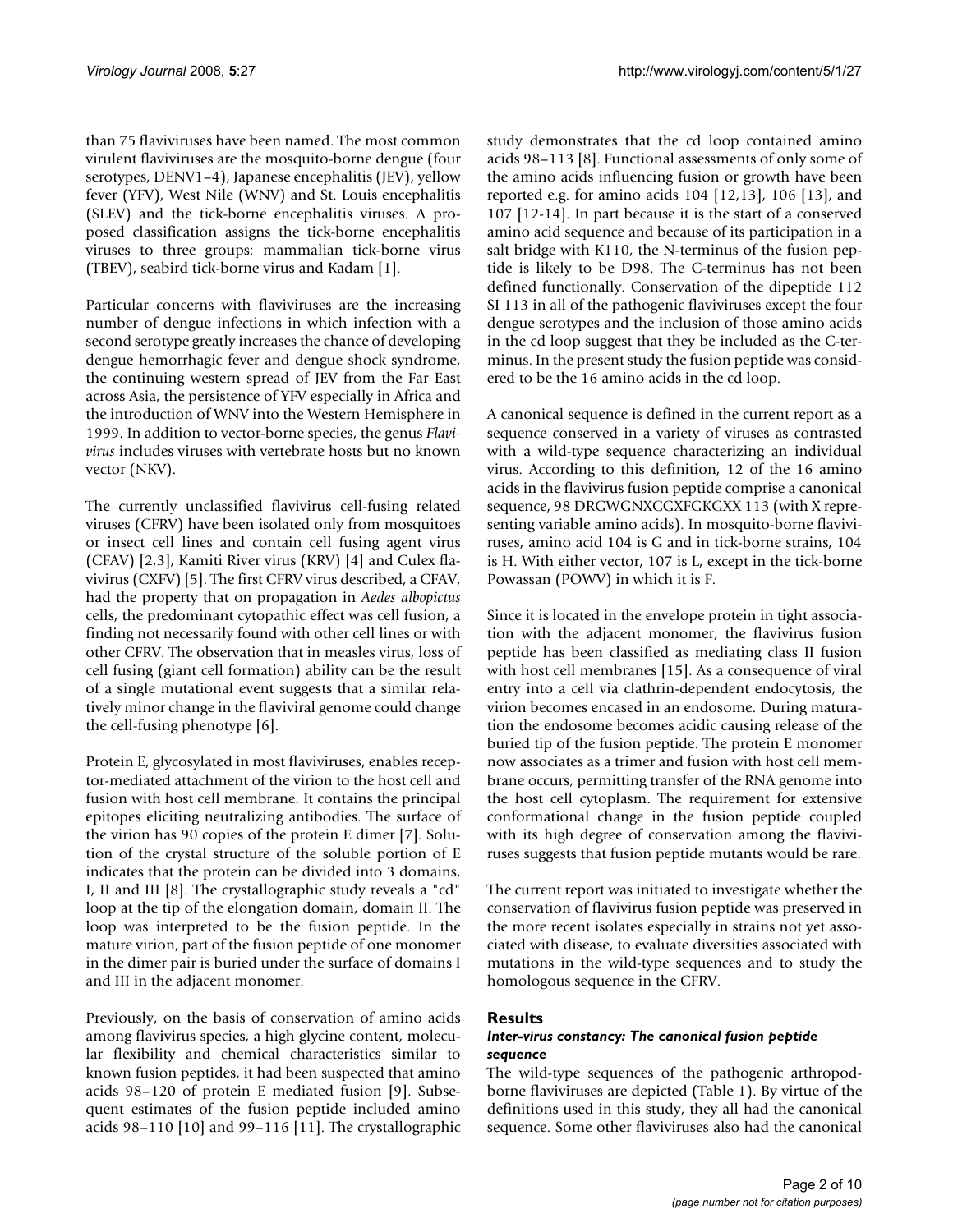| Table 1: Wild-type fusion peptide sequences in pathogenic |  |
|-----------------------------------------------------------|--|
| arthropod-borne flaviviruses                              |  |

| <b>Flavivirus</b>                                                                                                                                                            | Wild-type sequence <sup>a</sup>                                                                                                                                     |  |
|------------------------------------------------------------------------------------------------------------------------------------------------------------------------------|---------------------------------------------------------------------------------------------------------------------------------------------------------------------|--|
| Mosquito-borne except dengueb<br>Dengue type I<br>Dengue type 2<br>Dengue type 3<br>Dengue type 4<br>Tick-borne <sup>c</sup> except Powassan<br>Powassan including deer tick | DRGWGNGCGI FGKGSI<br>DRGWGNGCGI FGKGSL<br>DRGWGNGCGI FGKG <b>GI</b><br>DRGWGNGCGI FGKGSL<br><b>DRGWGNGCGLFGKGGV</b><br>DRGWHNGCGI FGKGSI<br><b>DRGWHNGCGFFGKGSL</b> |  |
|                                                                                                                                                                              |                                                                                                                                                                     |  |

aChanges from the amino acids in the most common mosquito-borne sequence are in bold

bJEV, YFV, WNV including Kunjin, Murray Valley encephalitis and SLEV viruses

cTBEV, Langat, louping ill, Omsk hemorrhagic fever virus, Kyasanur Forest disease virus including Alkhurma, Royal Farm virus, Karshi, Gadgets Gully, Spanish sheep encephalomyelitis and Turkish sheep encephalitis viruses.

sequence (Table 2) with the expected G104 or H104 depending on their vector. Only with Kadam, a tick-borne virus for which a separate grouping has been proposed [1], was there an amino acid (N) other than G or H at codon 104. Both the NKV and the CFRV had the mosquito-borne signature amino acid. Indeed the entire canonical virus sequence with the mosquito-borne signature was found in some NKV (Rio Bravo, Apoi [16] and Montana myotis leukoencephalitis virus [17]). However, other NKV, Modoc [18] and the more distantly related Tamana bat virus [19], although maintaining the mosquito-borne signature, had altered fusion peptides.

#### **Table 2: Wild-type fusion peptide sequences in other flaviviruses**

### *Inter-virus variation: The cell-fusion related viruses*

CFAV [2,3], KRV [4] and CXFV [5], together constituting the CFRV, have been grown only in mosquitoes or insect cell lines. As was noted in the original description of CFAV, the sequence homologous to the fusion peptide contains only 8 amino acids in common with the canonical flavivirus fusion peptide [2]. The present analysis extended the identity of the homologous peptide to CXFV but found that the KRV differed from the other CFRV in 3 fusion-peptide related amino acids (Table 2). Five of the six conserved glycine residues were maintained in all CFRV. The amino acid changes in the CFRV abolished both ends of the salt bridge between amino acids 98 and 110. Another difference previously noted is that the CFAV has 14 cysteines in protein E rather than 12 as in flaviviruses [2]. The current findings demonstrated that the 14 cysteines were conserved in all CFRV. One pair of cysteines in domain I, four pairs in domain II (including the fusion-peptide related pair) and one pair in domain III were present in both the arthropod-borne flaviviruses and the CFRV (Figure 1). However, the arthropod-borne flaviviruses had two disulfide-linked cysteines at the beginning of domain I. The CFRV lacked these conserved cysteines, but had four additional conserved cysteines, presumably linked by disulfide bonds, whose pairing has not been determined. Accordingly, there are likely to be distinct differences in the folding pattern of their protein Es, possibly resulting in a changed cell-surface orientation.

### *Variation within viruses: Amino acid mutations in flavivirus fusion peptides*

The average prevalence of mutations in pathogenic flaviviruses was 5.0% (Table 3). In YFV, 27% of the fusion-pep-

| Vector                   | Wild-type sequence <sup>a</sup> |
|--------------------------|---------------------------------|
| Mosquito                 | <b>DRGWGNGCGLFGKGSI</b>         |
| Mosquito                 | <b>DRGWGNGCGLFGKGSX</b>         |
| Mosquito                 | <b>DRGWNNGCGLFGKGSL</b>         |
| Mosquito                 | <b>NRGWNNGCGLFGKGDI</b>         |
| Tick                     | <b>DRGWGNHCGLFGKGSI</b>         |
| Tick                     | <b>DRGWGNNCGLFGKGSI</b>         |
| None known               | <b>DRGWGNGCGLFGKGSI</b>         |
| None known               | <b>DRGWGNGCALFGKGSI</b>         |
| None known               | <b>DRGWDSGCFIFGKGEV</b>         |
| No known vertebrate host | <b>NRGWGTGCFKWGIGFV</b>         |
| No known vertebrate host | <b>NRGWGTGCFKWGIGFV</b>         |
| No known vertebrate host | <b>NRGWGTGCFKWGIGFV</b>         |
| No known vertebrate host | <b>NRGWGTGCFEWGLGQV</b>         |
|                          |                                 |

aChanges from the amino acids in the most common mosquito-borne sequence are in bold.

bIncluding Usutu, Sepik and Entebbe bat, Ilheus, Bagaza and Yokose viruses

 $cK$ okobera, Rocio, Kédougou and Zika viruses in which amino acid 16,  $X$ , = M, L, Y and L respectively

dTyuleniy, Meaban and Saumarez Reef viruses

eRio Bravo, Apoi and Montana myotis leukoencephalitis viruses

f A new genus has been proposed for this virus.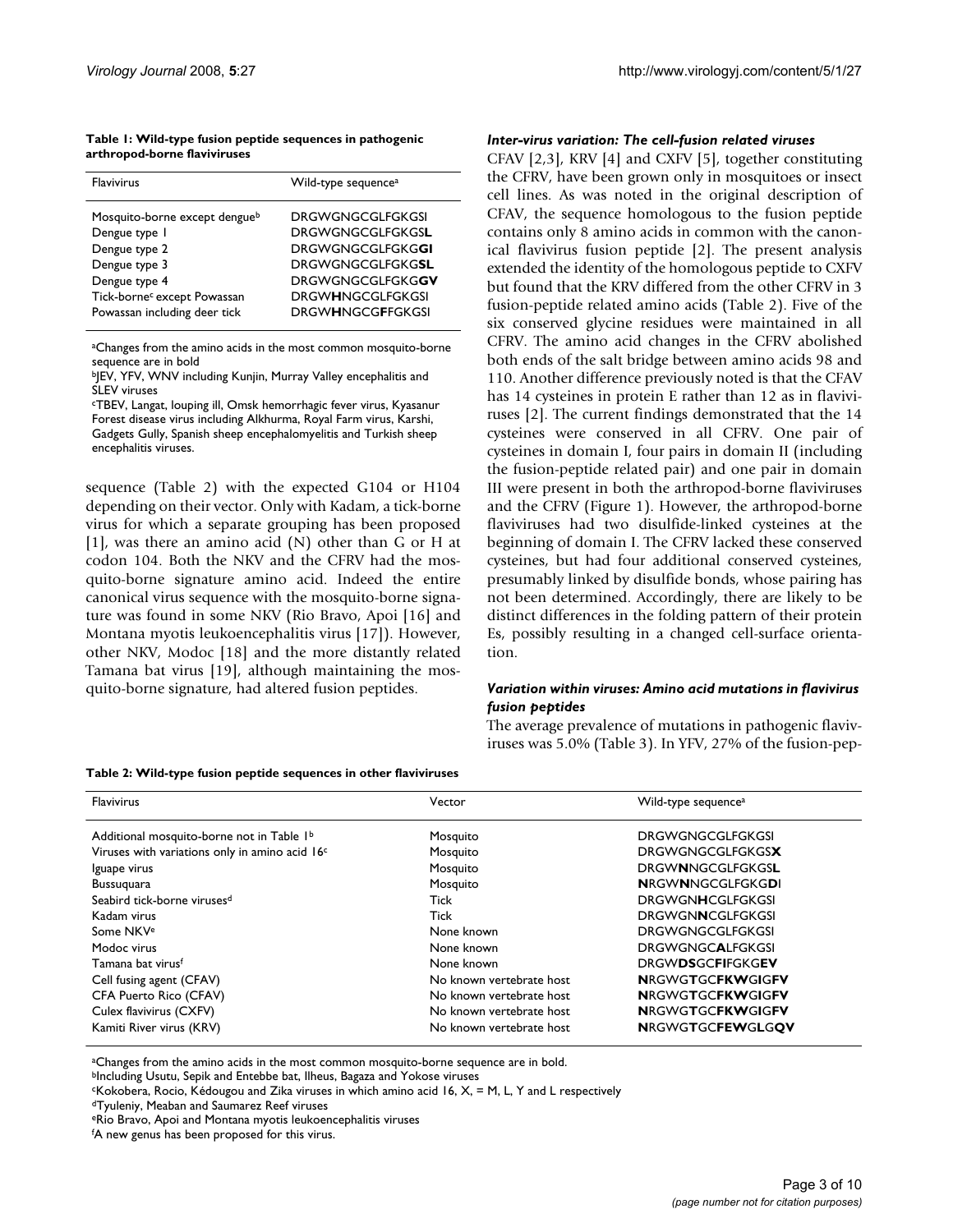

### Figure 1

**Distribution of conserved cysteines in arthropodborne and CFRV flavivirus protein E**. The disulfide linkages and their domains are indicated for the arthropodborne flaviviruses. The figure demonstrates that 4 of the CFRV conserved cysteine residues (257, 309, 312 and 352) are not homologous to the arthropod-borne flaviviruses.

tide sequences contained mutations. In the other arthropod-borne flaviviruses capable of causing disease in humans, the percentage varied from 0 to 7.4. The relative lack of mutations of YFV in amino acids 108–113 could be related to the fact that 80% of the YFV sequences came from one laboratory whose reverse primers do not permit detection of mutants in the sequence FGKGSI, the six Cterminal acids of the fusion peptide [20-24]. On the other extreme, although only 97 sequences have been deposited, no fusion peptide mutants have been found with SLEV ( $p = 0.11$  comparing SLEV with pathogens other than YFV), a flavivirus associated in general with comparatively few amino acid changes either in nature or on laboratory passage [25,26]. No deviations from wild-type sequences were found in flaviviruses other than those listed in Table 1. Although only relatively few sequences have been deposited, the lack of deviation from the wildtype sequences also included the CFRV in which the current analysis found 1 sequence for the original CFAV, 1 for CFAV (Puerto Rico) and 8 for CXFV. All encoded the same amino acid sequence. The 2 sequences deposited for KRV were identical to each other. However, in many of the other viruses listed in Table 2, only one sequence has been deposited. Since the prevalence of mutations in the pathogenic flaviviruses averaged 5% (range 0 to 27%), an appreciable percentage of sequences determined only once may not be wild-type.

### *Fusion-peptide mutants in yellow fever virus*

Comparison of the fusion peptide mutations in other flaviviruses with those reported with YFV revealed that in YFV the predominant mutation was G100S (Figure 2). In  $YFV 25/56$  (45%) of the mutations were at the 100<sup>th</sup> codon in E (all but one were G100S). In contrast only 1/ 60 (1.7%) mutations in other pathogenic flaviviruses occurred at codon 100 (p < 0.0001) (Figure 2). Investigators in the laboratory that had deposited 80% of the YFV sequences including 46/47 of the mutant sequences were concerned about the large number of YFV fusion-peptide mutants [24]. They pointed out that at least some of the mutations would result in profound alterations of the structural integrity of the fusion peptide, namely abrogation either of the disulfide bond with mutation of C105 or of the salt bridge between amino acids D98 and K110. They determined the mouse  $LD_{50}$  in two mutants, the most commonly encountered, G100S and one that abolished a disulfide bond by the mutation C105S. In both instances there was a 106.5 reduction in mouse virulence compared to the wild-type sequence. The decreased virulence for mice in the two isolates tested contrasts with the

| Table 3: Frequency of nonsynonymous mutations in flavivirus fusion peptides |
|-----------------------------------------------------------------------------|
|-----------------------------------------------------------------------------|

| <b>Flavivirus</b>            | Wild-type fusion peptide sequence | # of mutant sequences | Total # of sequences | % with mutations |
|------------------------------|-----------------------------------|-----------------------|----------------------|------------------|
| Dengue                       | <b>DRGWGNGCGLFGKGSL</b>           | $\overline{2}$        | 428                  | 2.8              |
| Dengue 2                     | <b>DRGWGNGCGLFGKGGI</b>           | 4                     | 413                  | 3.4              |
| Dengue 3                     | <b>DRGWGNGCGLFGKGSL</b>           |                       | 240                  | 0.8              |
| Dengue 4                     | <b>DRGWGNGCGLFGKGGV</b>           | 9                     | 7                    | 5.3              |
| West Nile including Kunjin   | <b>DRGWGNGCGLFGKGSI</b>           | 6                     | 303                  | 2.0              |
| Japanese encephalitis        | <b>DRGWGNGCGLFGKGSI</b>           | 18                    | 243                  | 7.4              |
| Yellow fever                 | <b>DRGWGNGCGLFGKGSI</b>           | 47                    | 177                  | 26.6             |
| St. Louis encephalitis       | <b>DRGWGNGCGLFGKGSI</b>           | 0                     | 97                   | 0.0              |
| Tick-borne encephalitis      | <b>DRGWGNHCGLFGKGSI</b>           | 4                     | 151                  | 2.6              |
| Powassan including deer tick | <b>DRGWGNHCGFFGKGSI</b>           |                       | 22                   | 4.6              |
| Total                        |                                   | 113                   | 2.245                | 5.0              |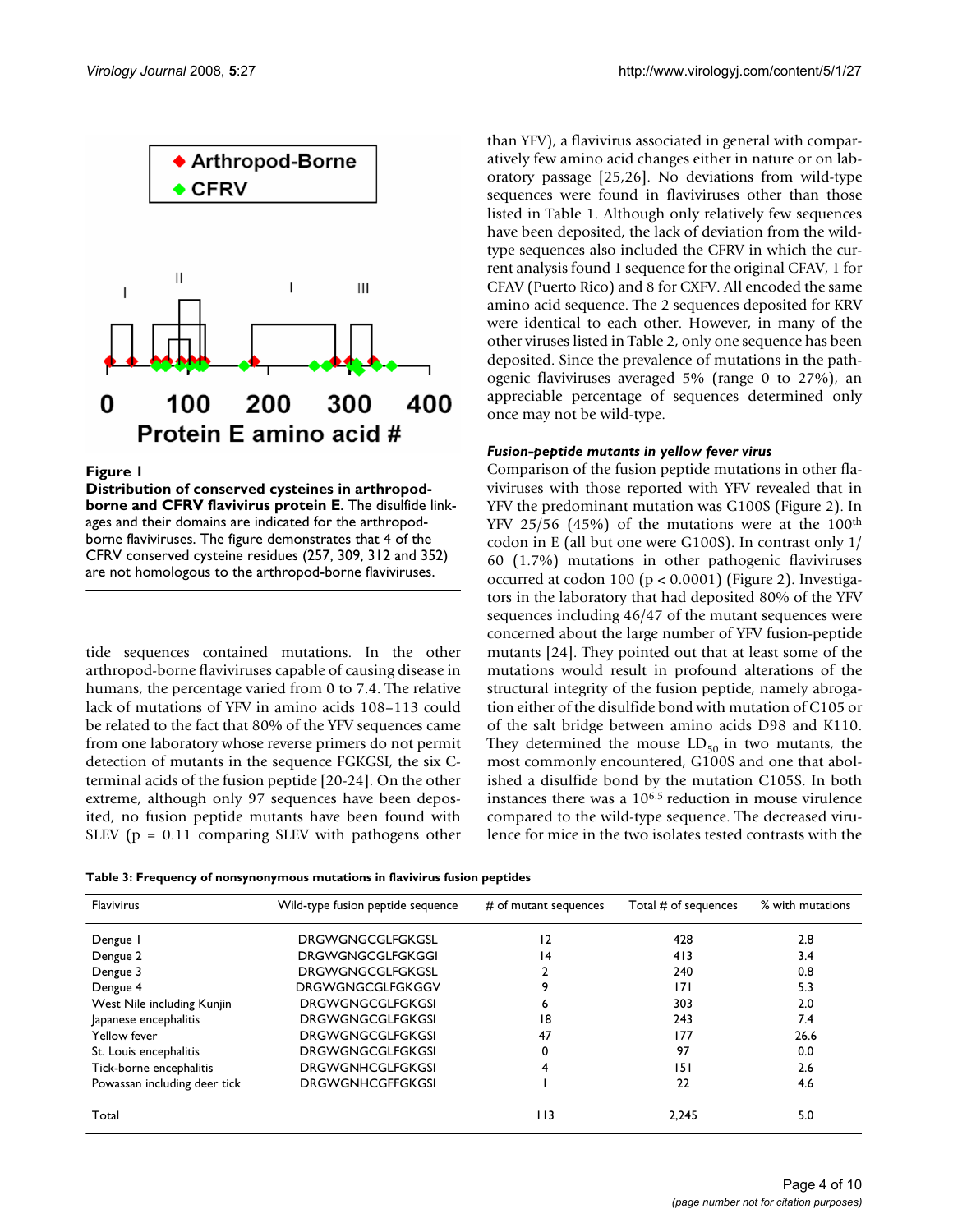present analysis of their data indicating that six of seven (86%) of Brazilian patients whose virus had fusion peptide mutations died, including all three with the G100S mutation. Since the usual case fatality rate with YFV infection is 20–50%, infection with a fusion-peptide mutated strain did not seem to decrease the risk of a fatal outcome.

Because of the frequency of the G100S mutation in YFV, a phylogenetic tree was developed, an abridged version of which is shown (Figure 3). The tree demonstrates that the mutation is widely distributed amongst most of the genotypes (predominantly South American but also three African isolates in two branches), a pattern consistent with a selective advantage conferred by a G100S mutation and either multiple independent mutations or extensive recombination. While recombination appears to occur in dengue, JEV and SLEV, it has not yet been observed with YFV [27]. Thus multiple independent G100S mutations, "convergent evolution", are the most likely explanation for the dispersal of the G100S mutation throughout the tree. Such dispersal is distinctly different from the pattern for a nonsense mutation in DENV1 protein E in which strains with the mutation at codon E248 were all part of the same lineage, a finding most consistent with a unitary origin of the mutation [28].



# Figure 2

**Comparison of fusion peptide mutations in yellow fever virus with other pathogenic flaviviruses**. aThe mosquito-borne sequence is shown. In tick-borne viruses G is replaced by H as the  $7<sup>th</sup>$  amino acid. In Powassan, a tickborne virus, the 10<sup>th</sup> amino acid is F in lieu of L. Amino acids 15 and 16 are SL, GI, SL and GV in DENV1–4, respectively instead of SI.

# **Discussion**

The current study confirms the well-known conservation in the canonical sequence of the fusion peptide amino acids in pathogenic flaviviruses. In addition, it documents the extent of the conservation and variation in more distantly related flaviviruses. Protein E contains 493–501 amino acids in the arthropod-borne flaviviruses and flaviviruses with no known vector. Only 18% of the amino acids are completely conserved in pathogenic flaviviruses [29]. Although the fusion peptide contains only 3.2% of the amino acids in protein E, it contains 13% of the conserved amino acids in  $E(p < 0.00001)$ , making it the most conserved sequence in protein E and possibly in the entire flavivirus genome. Twelve of the 16 fusion peptide amino acids are completely conserved not only in pathogenic strains, but also in many flaviviruses found in diverse environments such as bats, rats and seabirds and in flaviviruses with no known vectors. Six of the conserved fusion peptide amino acids are glycines (five in the tick-borne viruses), mostly alternating with another amino acid. Since glycine residues may permit rotation around their C-C and C-N bonds, their presence is likely to facilitate the conformational changes necessary for fusion, including release of the tip of the fusion peptide from underneath domains I and III at the start of fusion. The conservation of fusion-peptide amino acids, in association with the structural studies indicating highly-organized conformational changes accompanying fusion, suggests that there are considerable constraints on evolutionary changes in the fusion peptide, particularly when the virion must be capable of fusing both with mammalian and arthropod cells.

The sequences homologous to the fusion peptide in the CFRV differ in 8 amino acids from the other flaviviruses. In KRV the wild-type sequence (based on 2 determinations) was NRGWGTGCF**E**WG**L**G**Q**V (the three amino acids different from the other CFRV are in bold). The canonical sequence in the other CFRV (based on 10 sequences) was NRGWGTGCF**K**WG**I**G**F**V. These differences from the fusion peptide sequences in the vast majority of flaviviruses, in combination with the differences in the presumed disulfide binding patterns (as shown in Results) suggest that the mechanism of CFRV virus entry into the cell differs from the other flaviviruses.

# *Disparity between inter-flaviviral conservation and intraflaviviral variation of the fusion peptide*

Given the considerable conservation in fusion peptide within the otherwise variable E protein, the high prevalence of fusion-peptide mutants in a given flavivirus was surprising. The findings with two flaviviruses are particularly relevant: YFV and DENV1.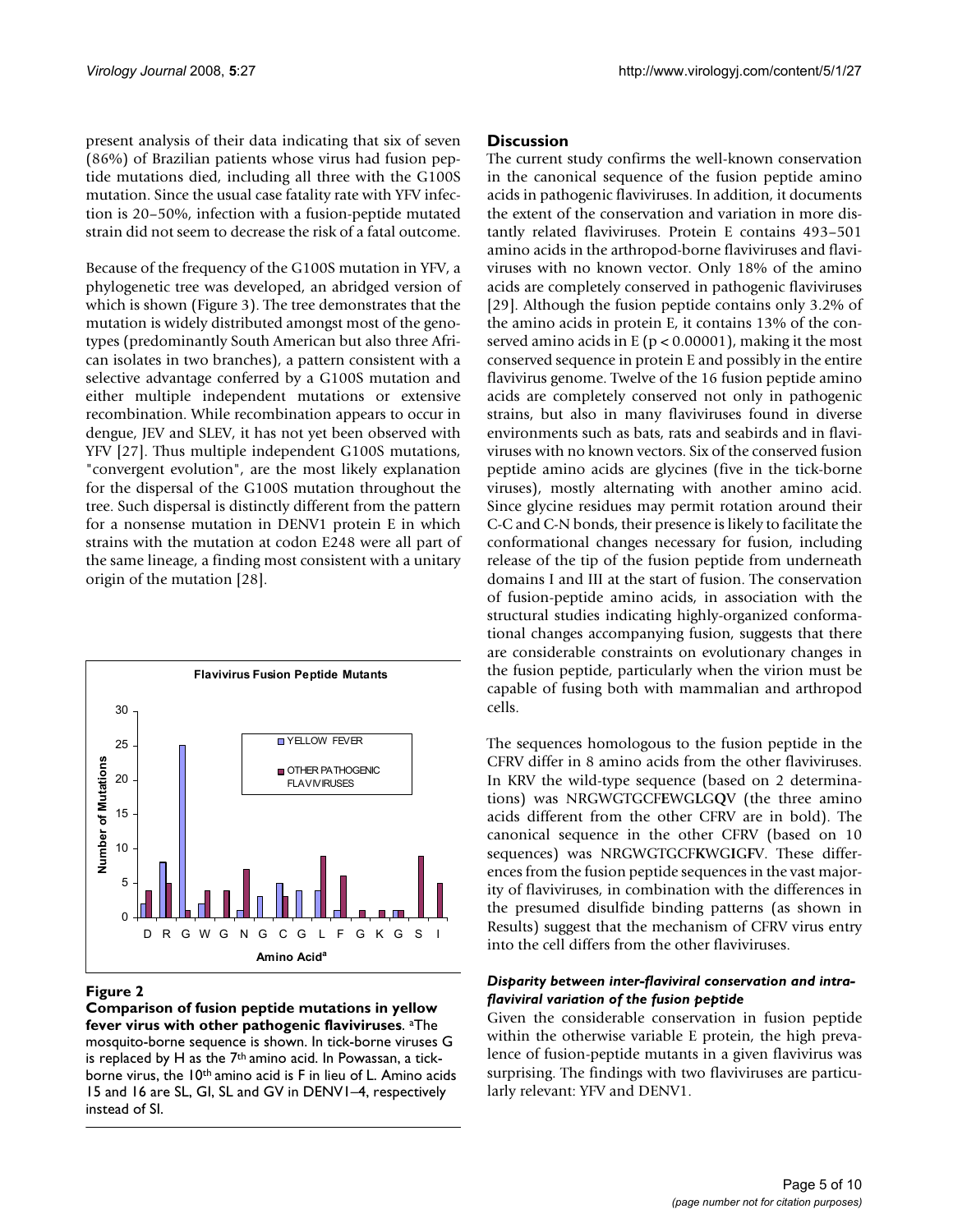

# **Figure 3**

**Phylogenetic tree of yellow fever viruses with a G100S E protein mutation**. The nearest neighbor-joining tree was developed from sequences in the prM/E region (nucleotides 643–1308). Similar results were obtained using maximum parsimony. Selected strains with G100S mutations indicated by red circles were supplemented with strains with the wild-type codon to indicate additional branching patterns.

In YFV, the high prevalence, 27%, of fusion peptide mutations is noteworthy (Table 3). Limited outcomes data in humans, cited above, suggest that despite laboratory evidence of diminished virulence in two fusion-peptide mutants, patients infected with the mutant strains have a high mortality rate. Dual infection with both a fusionpeptide mutant and wild-type virus is a plausible explanation. Two possible mechanisms for production of two different viral genomes by the same cell should be considered. The first is co-infection with two different viruses [28]. The second is the possibility that the virion contains two different viral genomes, as is regularly the case with retroviruses. But why does YFV stand out as the flavivirus with by far the largest prevalence of fusion peptide mutations? Most of the sequencing on YFV virus material is done on specimens lyophilized for periods of time up to several decades. Consequently the virus is propagated prior to sequencing. The laboratory that deposited 46/47 of the fusion peptide mutants passaged virus at a multiplicity of infection (moi) of 1 (many of the other laboratories did not state the moi in their methods sections). Since this is a relatively high moi and passage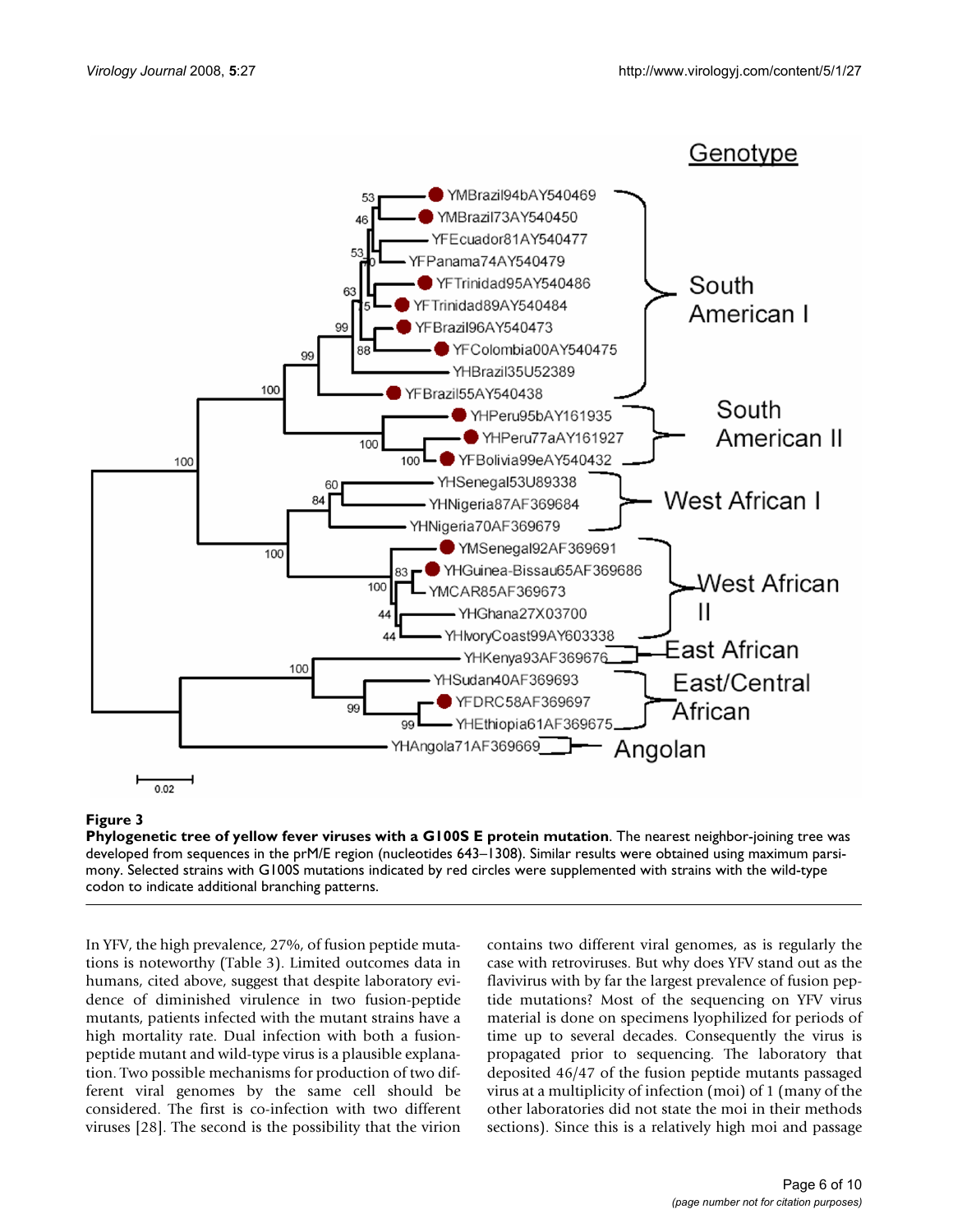with high moi's may encourage the emergence of defective virus, it is possible that the fusion peptide mutants increased in frequency on serial passage. However, it should be noted that the laboratory tried to minimize the number of passages prior to sequencing. On the other hand, it is also possible that if the other laboratories passaged the virus under conditions that selected against persistence of the mutants (such as passage at a low moi), the sequences determined in the other laboratories may have underestimated the prevalence of mutations.

In DENV1, 2.8% of the fusion peptide sequences contained amino acid changes (Table 3). Eleven of the 12 mutant sequences came from a laboratory that did direct sequencing without prior cultivation [28]. Their evaluation of sequence heterogeneity revealed a nonsense codon in the middle of E at codon 248 in 68/290 (23%) of their sequences. They documented expression of a truncated protein E. In some viral populations 11 of the 20 sequences cloned from the same specimen contained the nonsense codon. Since the resulting truncated protein E lacks the C-terminal amino acids necessary for attachment to the viral envelope, none of the protein E and obviously none of the fusion peptide can be attached to the envelope. The authors postulate that co-infection with fully infective virus complements the defective virus. Persistence of the mutation for at least three years and its presence in specimens obtained more than a thousand miles apart was documented. The prolonged persistence of the mutation suggests that it confers a survival advantage to the virus. Moreover, in addition to the mutation resulting in a protein truncated at amino acid 247, analysis of the sequences deposited in GenBank in connection with the DENV1 article revealed at least two sequences with the following mutations: In the fusion peptide itself (N103D), a nonsense mutation at codon 2 and a 72 nucleotide deletion that resulted in loss of the entire fusion peptide (SJS, unpublished). These repetitive mutations occurred in the same specimens ("virus population") supporting the interpretation that they were the result of virus propagation and were not simply dead end mutations or the result of sequencing errors. Accordingly, at least with DENV1, sequence heterogeneity with rescue of defective virus by complementation with fully infective virus is a plausible explanation for the persistence of fusion peptide mutations.

# *Quasispecies and sequence heterogeneity*

Several reports in addition to the above discussed DENV1 have quantified sequence heterogeneity in flaviviruses including DENV2 [30], DENV3 [31-33] and WNV [34] and a non-quantitative evaluation of nucleotide variations in YFV vaccines [35]. These findings support the possibility that transmission of virus occurs as a combination of sequences and might, at least in part, explain the prevalence of the fusion peptide mutations. Sequence heterogeneity is found with many other RNA viruses and is considered to result from both the lack of a proof-reading mechanism in virus-encoded RNA polymerases and extensive viral multiplication. The variations are usually attributed to virus being transmitted as a quasispecies [36]. The concept of quasispecies as formulated by Eigen is that the virus is propagated not as a single genome, but as a mixture of genomes with the result that there is no single wild-type sequence. In evolutionary terms, survival of the fittest becomes survival of the fittest quasispecies. The bacteriophage Qβ fits the definition of a quasispecies [37]. When cloned isolates are propagated, they revert to a mixture. Analogous results have been obtained in laboratory experiments with TBEV in which mammalianadapted virus and tick-adapted virus can be purified from isolated plaques that, on additional propagation in the alternate cell type, revert to the other tropism [38].

Despite suggestions that the term quasispecies should be restricted to situations in which specific criteria have been demonstrated, it has become common practice to label the mere presence of sequence variation in a given specimen as a quasispecies. Indeed the sole finding of different virus sequences in the same geographic area has been considered sufficient [39]. However, questions have been raised about the real world applicability of the quasispecies concept in finite populations [40,41]. Proponents of the quasispecies concept believe that the questions have been satisfactorily addressed [42]. But, as even the concept's proponents acknowledge, in instances in which the population has not been sufficiently studied, it is preferable to call the virus population a swarm [43]. By whatever name one calls the finding of sequence diversity, the presence of a variety of genomes transmitted during the course of flavivirus propagation appears to be intimately involved in the explanation for the high prevalence of fusion peptide mutations in most of the pathogenic flaviviruses.

# *Questions raised by the current analysis*

Is the seventh amino acid in the flavivirus fusion peptide, G in the mosquito-borne viruses and H in the tick-borne strains, both necessary and sufficient in determining the arthropod vector? Evidence against the possibility is the observation that mutant TBEV/DENV4 plasmid constructs containing the genes for TBEV proteins M and E in a DENV4 backbone did not yield viable virus with H104G (i.e. replacing the signature tick-borne amino acid with the mosquito one) [12], However, the double mutant H104G, L107F grew. It may be relevant that the normally tick-borne POWV, whose wild-type sequence contains F107, has been isolated from mosquitoes [44]. It would be interesting to determine the fusion peptide sequences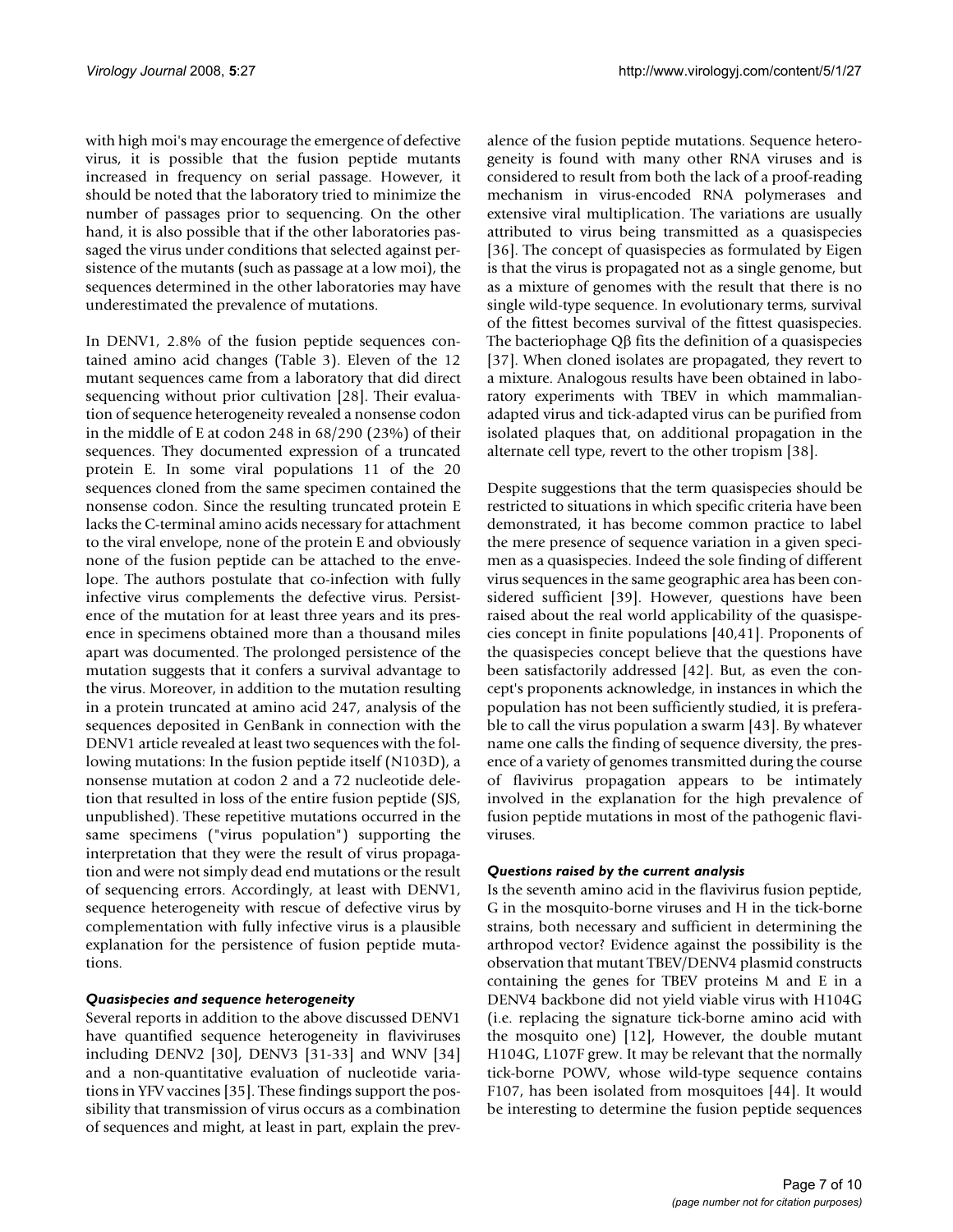in mosquito isolates from normally tick-borne viruses (and vice versa).

What are the implications of the fusion peptide differences between CFRV and the other flaviviruses? The changes in eight of the 16 amino acids in CFRV in the sequence homologous to the flavivirus fusion peptide bring up the possibilities either that fusion differs substantially in these viruses or that there is another mechanism for the RNA genome to gain entry into the cell. Even if it is assigned to a genus other than flavivirus, the Tamana bat virus fusion peptide sequence with six amino acid changes raises similar questions. In contrast with the CFRV that have no known vertebrate host, the Tamana bat virus has no known vector. Although more isolates need to be sequenced to establish the wild-type, Bussuquara virus and Iguape virus with three and two amino acid changes respectively may be additional candidates for altered cell entry mechanisms. If there is a mechanism for entry of the genome into the cell that does not require fusion, then it might also be utilized by the fusion peptide mutants.

Are there additional insights to be gained by analyzing conserved amino acids in other parts of the viral genome? One example is a conserved glycine in the region between protein E domains I and III, G301 [29]. Could that glycine be necessary for some of the conformational changes in protein E that accompany fusion? What about flavivirus complex-specific determinants? Can amino acids conserved in one flavivirus complex that differ from homologous amino acids conserved in another be helpful guides in elucidating the peptides crucial for complex delineation?

# **Conclusion**

The contrast between the extensive conservation of the flavivirus fusion peptide sequence between flaviviruses and the high percentage of mutations prevalent in many of the individual flaviviruses is notable. The first result suggests that there are significant constraints on the permitted evolutionary changes in the fusion peptide consistent with the maintenance of pathogenicity in flaviviruses and with the ability to infect both arthropod and mammalian hosts. The high prevalence of fusion peptide mutants is best explained by the presence of dual infection either through superinfection or by virions containing two RNA copies. The limited clinical information on YFV outcomes (a high fatality rate in a few yellow fever patients infected with fusion peptide mutants) is consistent with the hypothesis that, despite demonstration that cloned mutants have diminished mouse virulence, dual infection can result in particularly virulent disease. In fact the persistence of mutants with defective replicative ability (best demonstrated by a nonsense codon in DENV1) suggests

that dual infection can confer a replicative advantage. The marked change in the composition of the "fusion peptide" in the CFRV suggests that entry of the viral genome into host cell cytoplasm differs from the other flaviviruses.

# **Methods**

Mosquito-borne flavivirus nucleotide sequences that contained all of the nucleotides encoding the fusion peptide amino acids were obtained from the NCBI website using the CoreNucleotide option [45]. That site uses the Entrez Nucleotides database, a collection of sequences from several sources, including GenBank. YFV sequences were imported into Mega version 4 [46]. Neighbor-joining phylogenetic trees with 1000 bootstrap iterations were then generated with the Mega program. Similar trees were obtained using maximum parsimony.

The search for fusion-peptide-containing flavivirus sequences for specific arthropod-borne flaviviruses known to be pathogenic was initiated by Blastp searches using the wild-type sequences shown in Table 1 in conjunction with the virus name. Additional tick-borne flaviviruses were identified from a recent publication [1]. In one instance a sequence inadvertently omitted from Gen-Bank was supplied by the author. Mutant sequences were identified starting with sequences with less than perfect matches and ending when the peptides were part of proteins other than flavivirus protein E. Published sources of the sequences were obtained from the sequence citations or, if the citation listed the source as "unpublished", from a search in the NCBI website with the PubMed option.

Additional flaviviruses were identified from a protein search in the NCBI site using the search terms "flavivirus no known vector". However, most of the viruses identified by that search term were mosquito-borne [47]. Completeness of the search for fusion peptide sequences was substantiated by reviewing the listing in the article by Cook et al of all available flaviviral sequences which might include the fusion peptide (genome and polyprotein [[48], their Table 2]. For CFRV the search terms were "cell fusing agent", "Kamiti River virus" and "culex flavivirus".

Categorical variables were evaluated by a two sided Fisher's exact test for  $p(O>=E|O<=E]$  [49].

# **Competing interests**

The author declares that he has no competing interests.

# **Acknowledgements**

I thank Pedro Vasconcelos for additional information on YFV deaths in Brazil, Tamara Gritsun, Ernest Gould and Olga Morozova for review of the manuscript and Sri Krishna Chaitanya Arudra for assistance in data collection. Xaviar de Lamballerie and Grégory Moureau graciously supplied their unpublished sequence, CFAV Puerto Rico, and Juliet Bryant supplied a YFV sequence inadvertently omitted from GenBank. This work was supported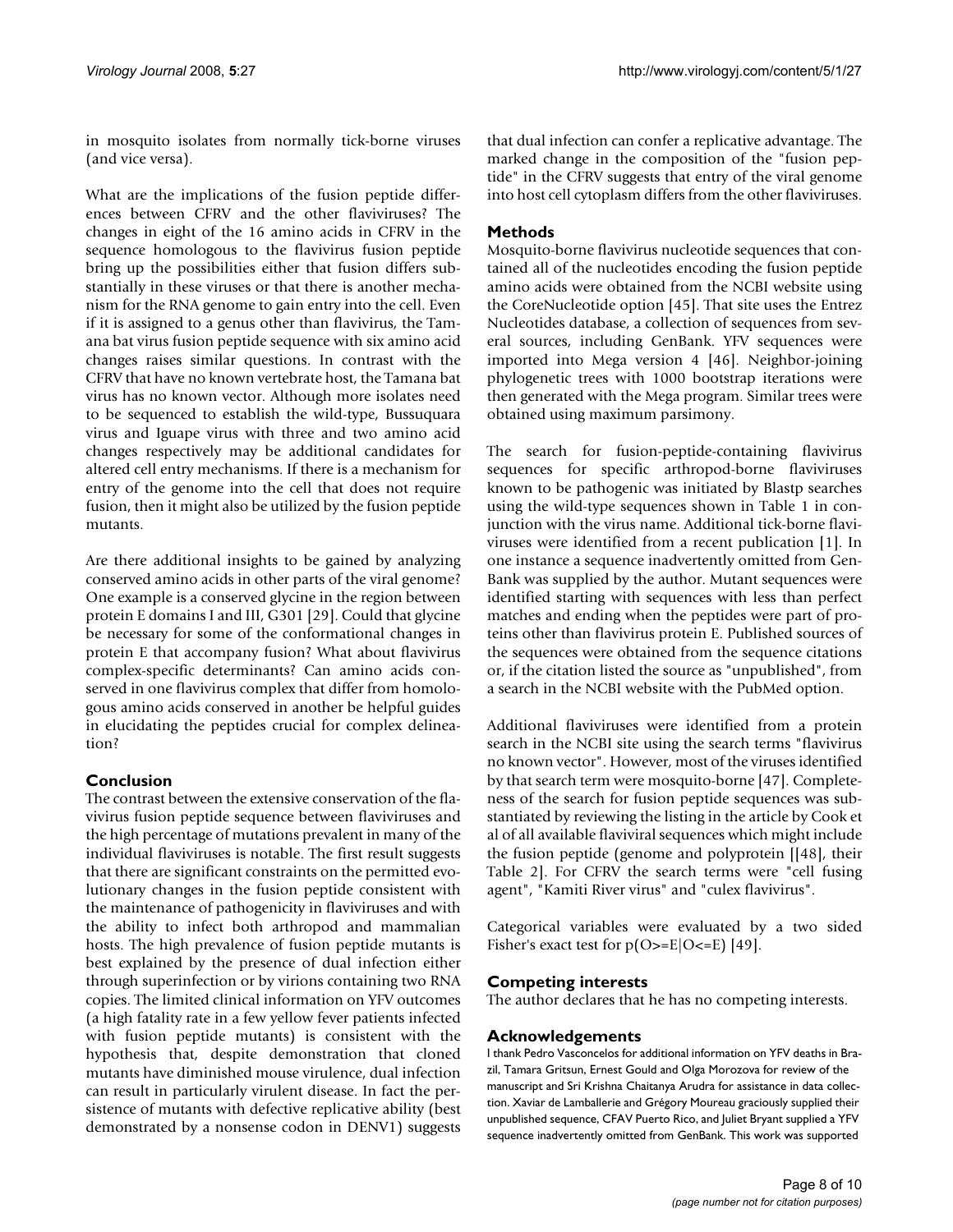in part by the Northeast Biodefense Center (NIH grant number: U54- AI057158-Lipkin).

### **References**

- Grard G, Moureau G, Charrel RN, Lemasson JJ, Gonzalez JP, Gallian P, Gritsun TS, Holmes EC, Gould EA, de L X: **[Genetic characteri](http://www.ncbi.nlm.nih.gov/entrez/query.fcgi?cmd=Retrieve&db=PubMed&dopt=Abstract&list_uids=17169393)[zation of tick-borne flaviviruses: new insights into evolution,](http://www.ncbi.nlm.nih.gov/entrez/query.fcgi?cmd=Retrieve&db=PubMed&dopt=Abstract&list_uids=17169393) [pathogenetic determinants and taxonomy.](http://www.ncbi.nlm.nih.gov/entrez/query.fcgi?cmd=Retrieve&db=PubMed&dopt=Abstract&list_uids=17169393)** *Virology* 2007, **361:**80-92.
- 2. Cammisa-Parks H, Cisar LA, Kane A, Stollar V: **[The complete](http://www.ncbi.nlm.nih.gov/entrez/query.fcgi?cmd=Retrieve&db=PubMed&dopt=Abstract&list_uids=1322586) [nucleotide sequence of cell fusing agent \(CFA\): homology](http://www.ncbi.nlm.nih.gov/entrez/query.fcgi?cmd=Retrieve&db=PubMed&dopt=Abstract&list_uids=1322586) between the nonstructural proteins encoded by CFA and the nonstructural proteins encoded by arthropod-borne flavivi[ruses.](http://www.ncbi.nlm.nih.gov/entrez/query.fcgi?cmd=Retrieve&db=PubMed&dopt=Abstract&list_uids=1322586)** *Virology* 1992, **189:**511-524.
- 3. Crochu S, Cook S, Attoui H, Charrel RN, De Chesse R, Belhouchet M, Lemasson JJ, de Micco P, de L X: **[Sequences of flavivirus](http://www.ncbi.nlm.nih.gov/entrez/query.fcgi?cmd=Retrieve&db=PubMed&dopt=Abstract&list_uids=15218182)[related RNA viruses persist in DNA form integrated in the](http://www.ncbi.nlm.nih.gov/entrez/query.fcgi?cmd=Retrieve&db=PubMed&dopt=Abstract&list_uids=15218182) [genome of Aedes spp. mosquitoes.](http://www.ncbi.nlm.nih.gov/entrez/query.fcgi?cmd=Retrieve&db=PubMed&dopt=Abstract&list_uids=15218182)** *J Gen Virol* 2004, **85:**1971-1980.
- 4. Crabtree MB, Sang RC, Stollar V, Dunster LM, Miller BR: **[Genetic](http://www.ncbi.nlm.nih.gov/entrez/query.fcgi?cmd=Retrieve&db=PubMed&dopt=Abstract&list_uids=12756617) [and phenotypic characterization of the newly described](http://www.ncbi.nlm.nih.gov/entrez/query.fcgi?cmd=Retrieve&db=PubMed&dopt=Abstract&list_uids=12756617)** *[insect flavivirus, Kamiti River virus.](http://www.ncbi.nlm.nih.gov/entrez/query.fcgi?cmd=Retrieve&db=PubMed&dopt=Abstract&list_uids=12756617)* **148:**1095-1118.
- 5. Hoshino K, Isawa H, Tsuda Y, Yano K, Sasaki T, Yuda M, Takasaki T, Kobayashi M, Sawabe K: **[Genetic characterization of a new](http://www.ncbi.nlm.nih.gov/entrez/query.fcgi?cmd=Retrieve&db=PubMed&dopt=Abstract&list_uids=17070886) [insect flavivirus isolated from Culex pipiens mosquito in](http://www.ncbi.nlm.nih.gov/entrez/query.fcgi?cmd=Retrieve&db=PubMed&dopt=Abstract&list_uids=17070886) [Japan.](http://www.ncbi.nlm.nih.gov/entrez/query.fcgi?cmd=Retrieve&db=PubMed&dopt=Abstract&list_uids=17070886)** *Virology* 2007, **359:**405-414.
- 6. Seligman SJ, Rapp F: **[A variant of measles virus in which giant](http://www.ncbi.nlm.nih.gov/entrez/query.fcgi?cmd=Retrieve&db=PubMed&dopt=Abstract&list_uids=14444711) [cell formation appears to be genetically determined.](http://www.ncbi.nlm.nih.gov/entrez/query.fcgi?cmd=Retrieve&db=PubMed&dopt=Abstract&list_uids=14444711)** *Virology* 1959, **9:**143-145.
- 7. Kuhn RJ, Zhang W, Rossmann MG, Pletnev SV, Corver J, Lenches E, Jones CT, Mukhopadhyay S, Chipman PR, Strauss EG, Baker TS, Strauss JH: **[Structure of dengue virus: implications for flavivi](http://www.ncbi.nlm.nih.gov/entrez/query.fcgi?cmd=Retrieve&db=PubMed&dopt=Abstract&list_uids=11893341)**[rus organization, maturation, and fusion.](http://www.ncbi.nlm.nih.gov/entrez/query.fcgi?cmd=Retrieve&db=PubMed&dopt=Abstract&list_uids=11893341) **108:**717-725.
- 8. Rey FA, Heinz FX, Mandl C, Kunz C, Harrison SC: **[The envelope](http://www.ncbi.nlm.nih.gov/entrez/query.fcgi?cmd=Retrieve&db=PubMed&dopt=Abstract&list_uids=7753193) [glycoprotein from tick-borne encephalitis virus at 2 A reso](http://www.ncbi.nlm.nih.gov/entrez/query.fcgi?cmd=Retrieve&db=PubMed&dopt=Abstract&list_uids=7753193)[lution.](http://www.ncbi.nlm.nih.gov/entrez/query.fcgi?cmd=Retrieve&db=PubMed&dopt=Abstract&list_uids=7753193)** *Nature* 1995, **375:**291-298.
- 9. Roehrig JT, Hunt AR, Johnson AJ, Hawkes RA: **[Synthetic peptides](http://www.ncbi.nlm.nih.gov/entrez/query.fcgi?cmd=Retrieve&db=PubMed&dopt=Abstract&list_uids=2472704) [derived from the deduced amino acid sequence of the E-glyc](http://www.ncbi.nlm.nih.gov/entrez/query.fcgi?cmd=Retrieve&db=PubMed&dopt=Abstract&list_uids=2472704)oprotein of Murray Valley encephalitis virus elicit antiviral [antibody.](http://www.ncbi.nlm.nih.gov/entrez/query.fcgi?cmd=Retrieve&db=PubMed&dopt=Abstract&list_uids=2472704)** *Virology* 1989, **171:**49-60.
- 10. Roehrig JT, Johnson AJ, Hunt AR, Bolin RA, Chu MC: **[Antibodies to](http://www.ncbi.nlm.nih.gov/entrez/query.fcgi?cmd=Retrieve&db=PubMed&dopt=Abstract&list_uids=2371772) [dengue 2 virus E-glycoprotein synthetic peptides identify](http://www.ncbi.nlm.nih.gov/entrez/query.fcgi?cmd=Retrieve&db=PubMed&dopt=Abstract&list_uids=2371772) [antigenic conformation.](http://www.ncbi.nlm.nih.gov/entrez/query.fcgi?cmd=Retrieve&db=PubMed&dopt=Abstract&list_uids=2371772)** *Virology* 1990, **177:**668-675.
- 11. Ledizet M, Kar K, Foellmer HG, Bonafe N, Anthony KG, Gould LH, Bushmich SL, Fikrig E, Koski RA: **[Antibodies Targeting Linear](http://www.ncbi.nlm.nih.gov/entrez/query.fcgi?cmd=Retrieve&db=PubMed&dopt=Abstract&list_uids=18190253) [Determinants of the Envelope Protein Protect Mice against](http://www.ncbi.nlm.nih.gov/entrez/query.fcgi?cmd=Retrieve&db=PubMed&dopt=Abstract&list_uids=18190253) [West Nile Virus.](http://www.ncbi.nlm.nih.gov/entrez/query.fcgi?cmd=Retrieve&db=PubMed&dopt=Abstract&list_uids=18190253)** *The Journal of Infectious Diseases* 2007, **196:**1741-1748.
- 12. Pletnev AG, Bray M, Lai CJ: **[Chimeric tick-borne encephalitis](http://www.ncbi.nlm.nih.gov/entrez/query.fcgi?cmd=Retrieve&db=PubMed&dopt=Abstract&list_uids=8331735) [and dengue type 4 viruses: effects of mutations on neurovir](http://www.ncbi.nlm.nih.gov/entrez/query.fcgi?cmd=Retrieve&db=PubMed&dopt=Abstract&list_uids=8331735)[ulence in mice.](http://www.ncbi.nlm.nih.gov/entrez/query.fcgi?cmd=Retrieve&db=PubMed&dopt=Abstract&list_uids=8331735)** *J Virol* 1993, **67:**4956-4963.
- 13. Trainor NB, Crill WD, Roberson JA, Chang GJ: **[Mutation analysis](http://www.ncbi.nlm.nih.gov/entrez/query.fcgi?cmd=Retrieve&db=PubMed&dopt=Abstract&list_uids=17157348) [of the fusion domain region of St. Louis encephalitis virus](http://www.ncbi.nlm.nih.gov/entrez/query.fcgi?cmd=Retrieve&db=PubMed&dopt=Abstract&list_uids=17157348) [envelope protein.](http://www.ncbi.nlm.nih.gov/entrez/query.fcgi?cmd=Retrieve&db=PubMed&dopt=Abstract&list_uids=17157348)** *Virology* 2007, **360:**398-406.
- 14. Allison SL, Schalich J, Stiasny K, Mandl CW, Heinz FX: **[Mutational](http://www.ncbi.nlm.nih.gov/entrez/query.fcgi?cmd=Retrieve&db=PubMed&dopt=Abstract&list_uids=11287576) [evidence for an internal fusion peptide in flavivirus envelope](http://www.ncbi.nlm.nih.gov/entrez/query.fcgi?cmd=Retrieve&db=PubMed&dopt=Abstract&list_uids=11287576) [protein E.](http://www.ncbi.nlm.nih.gov/entrez/query.fcgi?cmd=Retrieve&db=PubMed&dopt=Abstract&list_uids=11287576)** *J Virol* 2001, **75:**4268-4275.
- 15. Lescar J, Roussel A, Wien MW, Navaza J, Fuller SD, Wengler G, Wengler G, Rey FA: **[The Fusion glycoprotein shell of Semliki Forest](http://www.ncbi.nlm.nih.gov/entrez/query.fcgi?cmd=Retrieve&db=PubMed&dopt=Abstract&list_uids=11301009) [virus: an icosahedral assembly primed for fusogenic activa](http://www.ncbi.nlm.nih.gov/entrez/query.fcgi?cmd=Retrieve&db=PubMed&dopt=Abstract&list_uids=11301009)[tion at endosomal pH.](http://www.ncbi.nlm.nih.gov/entrez/query.fcgi?cmd=Retrieve&db=PubMed&dopt=Abstract&list_uids=11301009)** *Cell* 2001, **105:**137-148.
- 16. Billoir F, de Chesse R, Tolou H, De Micco P, Gould EA, de Lamballerie X: **[Phylogeny of the genus flavivirus using complete coding](http://www.ncbi.nlm.nih.gov/entrez/query.fcgi?cmd=Retrieve&db=PubMed&dopt=Abstract&list_uids=10675416) [sequences of arthropod-borne viruses and viruses with no](http://www.ncbi.nlm.nih.gov/entrez/query.fcgi?cmd=Retrieve&db=PubMed&dopt=Abstract&list_uids=10675416) [known vector.](http://www.ncbi.nlm.nih.gov/entrez/query.fcgi?cmd=Retrieve&db=PubMed&dopt=Abstract&list_uids=10675416)** *J Gen Virol* 2000, **81:**781-790.
- 17. Charlier N, Leyssen P, Pleij CW, Lemey P, Billoir F, Van Laethem K, Vandamme AM, De Clercq E, de L X, Neyts J: **[Complete genome](http://www.ncbi.nlm.nih.gov/entrez/query.fcgi?cmd=Retrieve&db=PubMed&dopt=Abstract&list_uids=12124451) [sequence of Montana Myotis leukoencephalitis virus, phylo](http://www.ncbi.nlm.nih.gov/entrez/query.fcgi?cmd=Retrieve&db=PubMed&dopt=Abstract&list_uids=12124451)genetic analysis and comparative study of the 3' untranslated [region of flaviviruses with no known vector.](http://www.ncbi.nlm.nih.gov/entrez/query.fcgi?cmd=Retrieve&db=PubMed&dopt=Abstract&list_uids=12124451)** *J Gen Virol* 2002, **83:**1875-1885.
- 18. Leyssen P, Charlier N, Lemey P, Billoir F, Vandamme AM, De Clercq E, de L X, Neyts J: **[Complete genome sequence, taxonomic](http://www.ncbi.nlm.nih.gov/entrez/query.fcgi?cmd=Retrieve&db=PubMed&dopt=Abstract&list_uids=11853406)**

**[assignment, and comparative analysis of the untranslated](http://www.ncbi.nlm.nih.gov/entrez/query.fcgi?cmd=Retrieve&db=PubMed&dopt=Abstract&list_uids=11853406) regions of the Modoc virus, a flavivirus with no known vector.** *Virology* 2002, **293:**125-140.

- 19. de Lamballerie X, Crochu S, Billoir F, Neyts J, De Micco P, Holmes EC, Gould EA: **[Genome sequence analysis of Tamana bat virus](http://www.ncbi.nlm.nih.gov/entrez/query.fcgi?cmd=Retrieve&db=PubMed&dopt=Abstract&list_uids=12237426) [and its relationship with the genus Flavivirus.](http://www.ncbi.nlm.nih.gov/entrez/query.fcgi?cmd=Retrieve&db=PubMed&dopt=Abstract&list_uids=12237426)** *J Gen Virol* 2002, **83:**2443-2454.
- 20. Bryant J, Wang H, Cabezas C, Ramirez G, Watts D, Russell K, Barrett A: **[Enzootic transmission of yellow fever virus in Peru.](http://www.ncbi.nlm.nih.gov/entrez/query.fcgi?cmd=Retrieve&db=PubMed&dopt=Abstract&list_uids=12967489)** *Emerg Infect Dis* 2003, **9:**926-933.
- 21. Bryant JE, Barrett AD: **[Comparative phylogenies of yellow fever](http://www.ncbi.nlm.nih.gov/entrez/query.fcgi?cmd=Retrieve&db=PubMed&dopt=Abstract&list_uids=14625093) [isolates from Peru and Brazil.](http://www.ncbi.nlm.nih.gov/entrez/query.fcgi?cmd=Retrieve&db=PubMed&dopt=Abstract&list_uids=14625093)** *FEMS Immunol Med Microbiol* 2003, **39:**103-118.
- 22. Mutebi JP, Wang H, Li L, Bryant JE, Barrett AD: **[Phylogenetic and](http://www.ncbi.nlm.nih.gov/entrez/query.fcgi?cmd=Retrieve&db=PubMed&dopt=Abstract&list_uids=11435580) [evolutionary relationships among yellow fever virus isolates](http://www.ncbi.nlm.nih.gov/entrez/query.fcgi?cmd=Retrieve&db=PubMed&dopt=Abstract&list_uids=11435580) [in Africa.](http://www.ncbi.nlm.nih.gov/entrez/query.fcgi?cmd=Retrieve&db=PubMed&dopt=Abstract&list_uids=11435580)** *J Virol* 2001, **75:**6999-7008.
- Mutebi JP, Rijnbrand RC, Wang H, Ryman KD, Wang E, Fulop LD, Titball R, Barrett AD: **[Genetic relationships and evolution of gen](http://www.ncbi.nlm.nih.gov/entrez/query.fcgi?cmd=Retrieve&db=PubMed&dopt=Abstract&list_uids=15331698)[otypes of yellow fever virus and other members of the yellow](http://www.ncbi.nlm.nih.gov/entrez/query.fcgi?cmd=Retrieve&db=PubMed&dopt=Abstract&list_uids=15331698) fever virus group within the Flavivirus genus based on the 3' [noncoding region.](http://www.ncbi.nlm.nih.gov/entrez/query.fcgi?cmd=Retrieve&db=PubMed&dopt=Abstract&list_uids=15331698)** *J Virol* 2004, **78:**9652-9665.
- 24. Vasconcelos PF, Bryant JE, da Rosa TP, Tesh RB, Rodrigues SG, Barrett AD: **[Genetic divergence and dispersal of yellow fever](http://www.ncbi.nlm.nih.gov/entrez/query.fcgi?cmd=Retrieve&db=PubMed&dopt=Abstract&list_uids=15498159) [virus, Brazil.](http://www.ncbi.nlm.nih.gov/entrez/query.fcgi?cmd=Retrieve&db=PubMed&dopt=Abstract&list_uids=15498159)** *Emerg Infect Dis* 2004, **10:**1578-1584.
- 25. Ciota AT, Lovelace AO, Jones SA, Payne A, Kramer LD: **[Adaptation](http://www.ncbi.nlm.nih.gov/entrez/query.fcgi?cmd=Retrieve&db=PubMed&dopt=Abstract&list_uids=17698648) [of two flaviviruses results in differences in genetic heteroge](http://www.ncbi.nlm.nih.gov/entrez/query.fcgi?cmd=Retrieve&db=PubMed&dopt=Abstract&list_uids=17698648)[neity and virus adaptability.](http://www.ncbi.nlm.nih.gov/entrez/query.fcgi?cmd=Retrieve&db=PubMed&dopt=Abstract&list_uids=17698648)** *J Gen Virol* 2007, **88:**2398-2406.
- 26. Ciota AT, Lovelace AO, Ngo KA, Le AN, Maffei JG, Franke MA, Payne AF, Jones SA, Kauffman EB, Kramer LD: **[Cell-specific adaptation](http://www.ncbi.nlm.nih.gov/entrez/query.fcgi?cmd=Retrieve&db=PubMed&dopt=Abstract&list_uids=16963095) [of two flaviviruses following serial passage in mosquito cell](http://www.ncbi.nlm.nih.gov/entrez/query.fcgi?cmd=Retrieve&db=PubMed&dopt=Abstract&list_uids=16963095) [culture.](http://www.ncbi.nlm.nih.gov/entrez/query.fcgi?cmd=Retrieve&db=PubMed&dopt=Abstract&list_uids=16963095)** *Virology* 2007, **357:**165-174.
- 27. Twiddy SS, Holmes EC: **[The extent of homologous recombina](http://www.ncbi.nlm.nih.gov/entrez/query.fcgi?cmd=Retrieve&db=PubMed&dopt=Abstract&list_uids=12560576)[tion in members of the genus Flavivirus.](http://www.ncbi.nlm.nih.gov/entrez/query.fcgi?cmd=Retrieve&db=PubMed&dopt=Abstract&list_uids=12560576)** *J Gen Virol* 2003, **84:**429-440.
- 28. Aaskov J, Buzacott K, Thu HM, Lowry K, Holmes EC: **[Long-term](http://www.ncbi.nlm.nih.gov/entrez/query.fcgi?cmd=Retrieve&db=PubMed&dopt=Abstract&list_uids=16410525) [transmission of defective RNA viruses in humans and Aedes](http://www.ncbi.nlm.nih.gov/entrez/query.fcgi?cmd=Retrieve&db=PubMed&dopt=Abstract&list_uids=16410525) [mosquitoes.](http://www.ncbi.nlm.nih.gov/entrez/query.fcgi?cmd=Retrieve&db=PubMed&dopt=Abstract&list_uids=16410525)** *Science* 2006, **311:**236-238.
- 29. Seligman SJ, Bucher DJ: **[The importance of being outer: conse](http://www.ncbi.nlm.nih.gov/entrez/query.fcgi?cmd=Retrieve&db=PubMed&dopt=Abstract&list_uids=12648938)[quences of the distinction between the outer and inner sur](http://www.ncbi.nlm.nih.gov/entrez/query.fcgi?cmd=Retrieve&db=PubMed&dopt=Abstract&list_uids=12648938)[faces of flavivirus glycoprotein E.](http://www.ncbi.nlm.nih.gov/entrez/query.fcgi?cmd=Retrieve&db=PubMed&dopt=Abstract&list_uids=12648938)** *Trends Microbiol* 2003, **11:**108-110.
- 30. Chen WJ, Wu HR, Chiou SS: **[E/NS1 modifications of dengue 2](http://www.ncbi.nlm.nih.gov/entrez/query.fcgi?cmd=Retrieve&db=PubMed&dopt=Abstract&list_uids=14555849) [virus after serial passages in mammalian and/or mosquito](http://www.ncbi.nlm.nih.gov/entrez/query.fcgi?cmd=Retrieve&db=PubMed&dopt=Abstract&list_uids=14555849) [cells.](http://www.ncbi.nlm.nih.gov/entrez/query.fcgi?cmd=Retrieve&db=PubMed&dopt=Abstract&list_uids=14555849)** *Intervirology* 2003, **46:**289-295.
- 31. Chao DY, King CC, Wang WK, Chen WJ, Wu HL, Chang G|: [Stra](http://www.ncbi.nlm.nih.gov/entrez/query.fcgi?cmd=Retrieve&db=PubMed&dopt=Abstract&list_uids=16120221)**[tegically examining the full-genome of dengue virus type 3 in](http://www.ncbi.nlm.nih.gov/entrez/query.fcgi?cmd=Retrieve&db=PubMed&dopt=Abstract&list_uids=16120221) [clinical isolates reveals its mutation spectra.](http://www.ncbi.nlm.nih.gov/entrez/query.fcgi?cmd=Retrieve&db=PubMed&dopt=Abstract&list_uids=16120221)** *Virol J* 2005, **2:**72.
- Lin SR, Hsieh SC, Yueh YY, Lin TH, Chao DY, Chen WJ, King CC, Wang WK: **[Study of sequence variation of dengue type 3 virus](http://www.ncbi.nlm.nih.gov/entrez/query.fcgi?cmd=Retrieve&db=PubMed&dopt=Abstract&list_uids=15507664) [in naturally infected mosquitoes and human hosts: implica](http://www.ncbi.nlm.nih.gov/entrez/query.fcgi?cmd=Retrieve&db=PubMed&dopt=Abstract&list_uids=15507664)[tions for transmission and evolution.](http://www.ncbi.nlm.nih.gov/entrez/query.fcgi?cmd=Retrieve&db=PubMed&dopt=Abstract&list_uids=15507664)** *J Virol* 2004, **78:**12717-12721.
- 33. Wang WK, Lin SR, Lee CM, King CC, Chang SC: **[Dengue type 3](http://www.ncbi.nlm.nih.gov/entrez/query.fcgi?cmd=Retrieve&db=PubMed&dopt=Abstract&list_uids=11932434) [virus in plasma is a population of closely related genomes:](http://www.ncbi.nlm.nih.gov/entrez/query.fcgi?cmd=Retrieve&db=PubMed&dopt=Abstract&list_uids=11932434) [quasispecies.](http://www.ncbi.nlm.nih.gov/entrez/query.fcgi?cmd=Retrieve&db=PubMed&dopt=Abstract&list_uids=11932434)** *J Virol* 2002, **76:**4662-4665.
- 34. Jerzak G, Bernard KA, Kramer LD, Ebel GD: **[Genetic variation in](http://www.ncbi.nlm.nih.gov/entrez/query.fcgi?cmd=Retrieve&db=PubMed&dopt=Abstract&list_uids=16033965) West Nile virus from naturally infected mosquitoes and [birds suggests quasispecies structure and strong purifying](http://www.ncbi.nlm.nih.gov/entrez/query.fcgi?cmd=Retrieve&db=PubMed&dopt=Abstract&list_uids=16033965) [selection.](http://www.ncbi.nlm.nih.gov/entrez/query.fcgi?cmd=Retrieve&db=PubMed&dopt=Abstract&list_uids=16033965)** *J Gen Virol* 2005, **86:**2175-2183.
- 35. Pugachev KV, Ocran SW, Guirakhoo F, Furby D, Monath TP: **[Heter](http://www.ncbi.nlm.nih.gov/entrez/query.fcgi?cmd=Retrieve&db=PubMed&dopt=Abstract&list_uids=11803058)[ogeneous nature of the genome of the ARILVAX yellow](http://www.ncbi.nlm.nih.gov/entrez/query.fcgi?cmd=Retrieve&db=PubMed&dopt=Abstract&list_uids=11803058) [fever 17D vaccine revealed by consensus sequencing.](http://www.ncbi.nlm.nih.gov/entrez/query.fcgi?cmd=Retrieve&db=PubMed&dopt=Abstract&list_uids=11803058)** *Vaccine* 2002, **20:**996-999.
- 36. Biebricher CK, Eigen M: **[What is a quasispecies?](http://www.ncbi.nlm.nih.gov/entrez/query.fcgi?cmd=Retrieve&db=PubMed&dopt=Abstract&list_uids=16568894)** *Curr Top Microbiol Immunol* 2006, **299:**1-31.
- 37. Domingo E, Martin V, Perales C, Grande-Perez A, Garcia-Arriaza J, Arias A: **[Viruses as quasispecies: biological implications.](http://www.ncbi.nlm.nih.gov/entrez/query.fcgi?cmd=Retrieve&db=PubMed&dopt=Abstract&list_uids=16568896)** *Curr Top Microbiol Immunol* 2006, **299:**51-82.
- 38. Romanova LI, Gmyl AP, Dzhivanian TI, Bakhmutov DV, Lukashev AN, Gmyl LV, Rumyantsev AA, Burenkova LA, Lashkevich VA, Karganova GG: **[Microevolution of tick-borne encephalitis virus in course](http://www.ncbi.nlm.nih.gov/entrez/query.fcgi?cmd=Retrieve&db=PubMed&dopt=Abstract&list_uids=17258260) [of host alternation.](http://www.ncbi.nlm.nih.gov/entrez/query.fcgi?cmd=Retrieve&db=PubMed&dopt=Abstract&list_uids=17258260)** *Virology* 2007, **362:**75-84.
- Rico-Hesse R, Harrison LM, Nisalak A, Vaughn DW, Kalayanarooj S, Green S, Rothman AL, Ennis FA: **[Molecular evolution of dengue](http://www.ncbi.nlm.nih.gov/entrez/query.fcgi?cmd=Retrieve&db=PubMed&dopt=Abstract&list_uids=9452299) [type 2 virus in Thailand.](http://www.ncbi.nlm.nih.gov/entrez/query.fcgi?cmd=Retrieve&db=PubMed&dopt=Abstract&list_uids=9452299)** *Am J Trop Med Hyg* 1998, **58:**96-101.